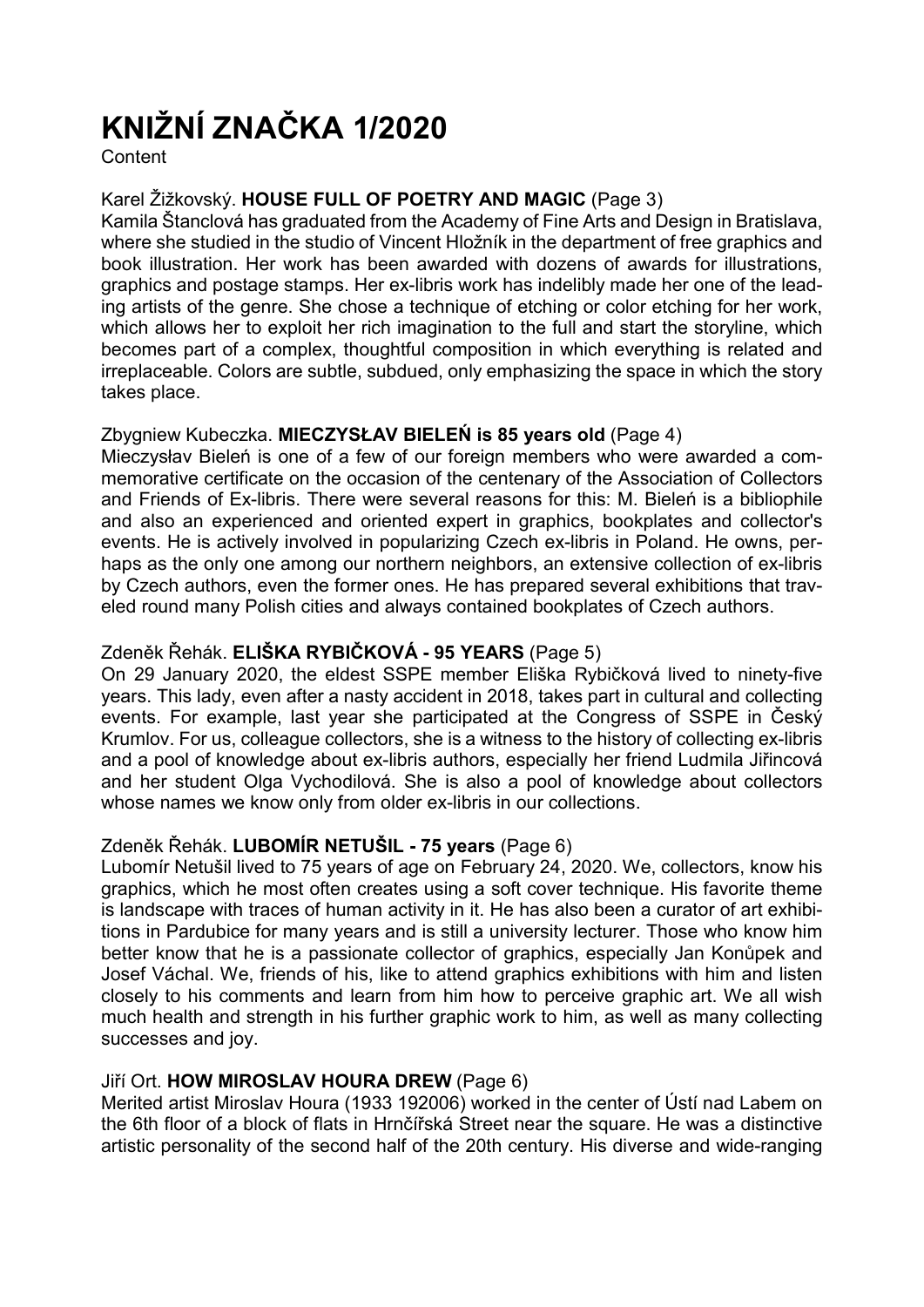creative potency visibly altered the cultural face of the city of Ústí nad Labem both in his architecture and artifacts in many public institutions and in the homes of local residents.

## Jiří Ort. IVANA KANTŮRKOVÁ (1960−1984) (Page 9)

An article on the potential 60th birthday of a talented graphic artist and illustrator who voluntarily left us for her unfulfilled desire for life harmony on April 7, 1984.

She was a diligent and successful student at SOŠV between 1975 and 1979. First, by prof. František Říha, then by L. J. Kašpar and J. Hořánek and finally by prof. Jaroslav Kaiser, who worked at this school in 1961−1985. At the lessons of screen printing he then assigned pupils the task of making an ex-libris with this technique. At that time, several ex-libris were created in the serigraphy: her own, for family members, friends and first collector tickets. Since 1979 she has been a member of the SSPE. She continued her studies at the Academy of Fine Arts in Prague in the specialty of prof. Ladislav Čepelák. At that time, gravure printing was the center of her interest and etching and drypoint became her favorite techniques.

## Martina Vyšohlídová. OSKAR FIALA on eSbirky (Page 12)

The progressive digitization of the collection items and the transcription of typescript cards into the database allows the publication of cross-sectional collections of ex-libris of selected authors from the extensive collection of ex-libris of the National Museum Library. At the end of 2019, a set of ex-libris by painter and graphic artist Oskar Fiala was made available for researchers at the portal www.eSbirky.cz.

## Č. B. BIBLIOPHILY MARTIALS (Page 13)

In 1935, Leo Reis, head of the Healing Fund office, co-founded the Library Council of the Staff Club of the Public Healing Fund. Its mission was to publish beautiful books, graphically decorated and technically flawlessly modified, yet affordable to the employees of the named insurance institution. To the German occupiers, the activities of the Club's Library Board were a thorn in the eye. It was also ordered to publish German authors or authors designated by the management of the German Cultural Department. Because the Club disobeyed and proceeded to issue the Graphic Appearance of Boettinger, no permission was given for further publication. For this activity, members of the council were investigated and in October 1941 Leo Rais together with members Josef Dundr and Jan Maitl were arrested by the Gestapo and in 1942 died in Mauthausen.

#### Jana Parýzková. FROM DRAWERS OF ANTIKVARIAT

#### Bookplates of national economists and industrial captains (Page 15)

The iconography of ex-libris often reflects contemporary political, economic and cultural circumstances. It was no different in the first half of the 20th century, especially during the first successful decade of the Czechoslovak Republic. Its political and economic leaders belonged to the scholars who were often successful collectors. A necessary attribute of their ex-libris were smoking chimneys symbolizing the dynamics of the economy of the new state. They are often accompanied by a gear or other means of hard work - hammer, anvil, pliers, but also a book, an attribute of education. An interesting element was the caduceus, a winged wand encircled by two snakes, which in antiquity referred to the god Herm (or Mercury), considered among other things as the patron saint of merchants.

#### Authorship of bookplate. Toyen or Ohara Koson? (Page 19)

Dr. Škeřík, the publisher, liked East Asian philosophy, art and literature and published it in addition to the special edition series Soul of the East also in the Symposion edition.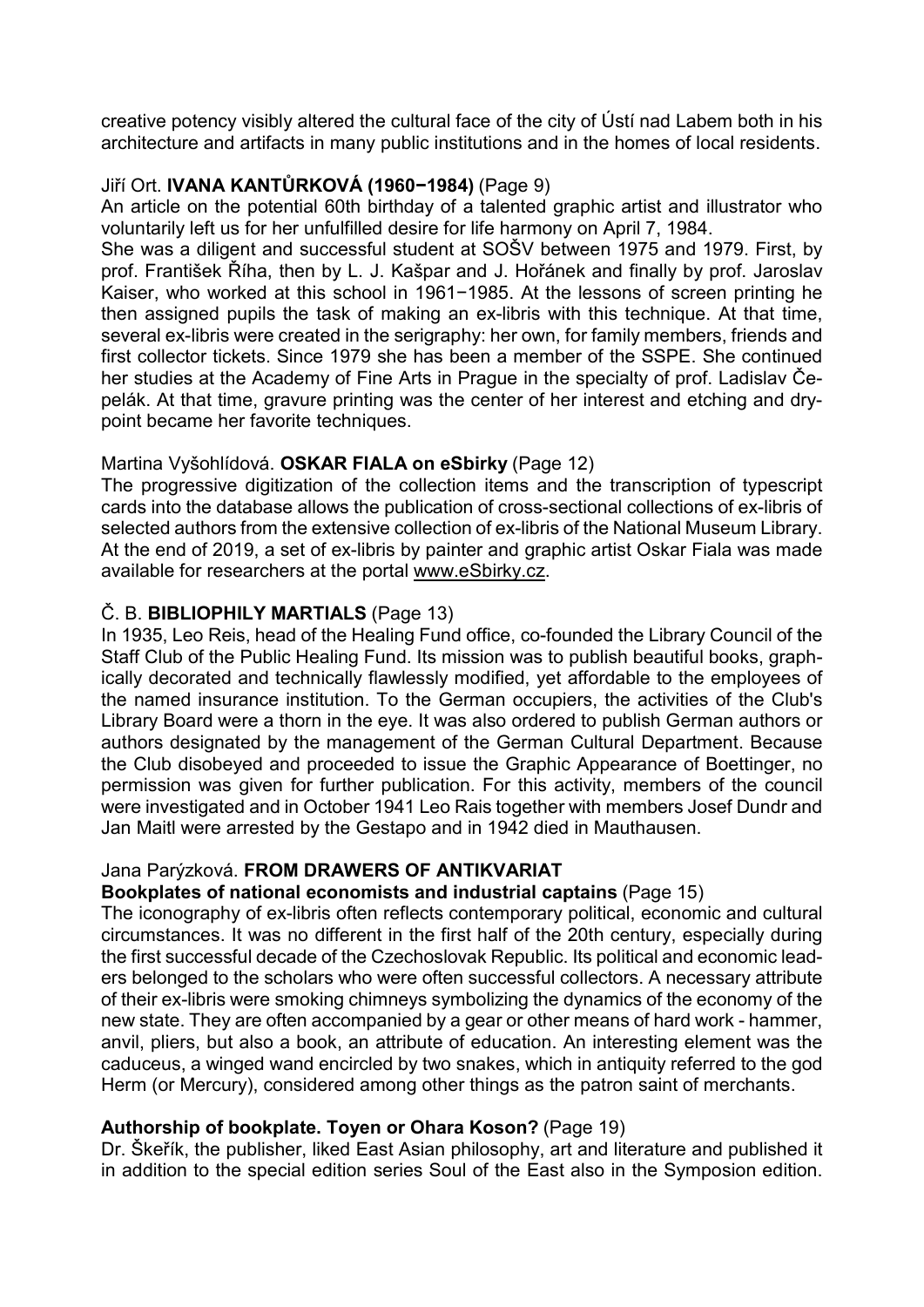From 1934 to 1938 he included a total of five titles related to Asia in the Symposion. All titles were provided with publisher bookplates for subscribers, of which for only one, No. 78 The turf Roof of 1934, was prepared by Toyen. This artist was also credited with a publishing book from 1937 depicting a sprouting willow branch. This was perhaps because this bookmark was used mainly for pasting into volume No. 97 L. Frank: Lovers in Dreams, which Toyen edited and illustrated. Dr. Škeřík chose the works of Ohara Koson and used them to paste into the remaining Asian titles. This picture of sprouting willow branches was used by dr. Škeřík after the pink background to create a book mark, which is the fourth ex-libris from the workshop of Ohara Koson.

#### Unknown bookplate of Toyen (Page 20)

Dr. Ladman and dr. Vencl published in the SSPE 2008 yearbook reproductions and descriptions of a total of 27 utility bookplates designed by Toyen. Another ex-libris of this author, signed in the T press, which I recently obtained in the secondhand bookshop, is not mentioned in the list or in the earlier descriptions of J. Glivický. The index card from the collection of JUDr. Jiří Starý with a description and note that it is a gift of unknown origin, the author is not listed. The ex-libris itself was created by printing zincographic reproductions on thin yellowish paper with the imprint of the owners' names: Z knihovny MUDra Mariana Jelínka a Olgy Jelínkové. Overall dimensions 115: 84 mm, drawing 86:54 mm. This unknown bookplate can be dated to the period after 1934.

#### Exlibris of teacher František Hodík (Page 21)

In 2020, 75 years will have passed since the end of World War II. It is therefore time to remember those who have lost their lives in the last days of the war. Among them was a teacher František Hodík (1900−1945). In 1937 he got a job at the school in Javorník, Silesia, where he experienced national friction and the onset of Nazism. In 1939 his family and he were forced to move to Bernartice near Tábor. He joined the resistance movement and in May 1945 he was a member of the local National Committee. On the 8th May 1945 the village was invaded by a retreating section of the SS, which opened fire. The inhabitants, together with the militia section, defended themselves, but they were defeated by enemy which outnumber them. 14 citizens of Bernartice were killed in fields and gardens, among them František Hodík.

#### Martina Vyšohlídová. 2020 - PF IS NOT DEAD (Page 22)

"I see a long – long life. You will enjoy great cheaper prices and clean air." So says a fortune teller on the Václav Kabát's New Year's card for 2020. Every year, the illustrator and painter Václav Kabát keeps the favor of our department and sends his New Year's card composed of several small motifs. Towards the end and at the beginning of each year, dozens of New Year's wishes are delivered to the museum by partner organizations, museums, galleries, libraries, research institutes and state authorities, exceptionally private individuals. Their representative selection is registered in the Book Culture Department in the so-called supporting documentation for the Collection of Documents for the Development of Book Culture. In the years 2003–2020, over 1,200 New Year's cards, both Czech and foreign, were included. In 2003, a selected one-time collection of 1200 older New Year's cards, from the years 1937-2002, were collected in the museum.

Kateřina Barabášová. EXHIBITION OF JAN MELENA AND JENS ASMUSE (Page 23) Curators: Jan Melena, Kateřina Barabášová, Karel Lavír. A number of exhibitions are held every year in the village of Dobrš, which is worth mentioning, for example, thanks to the international music festival Dobršská brána. In the local Gothic fortress, which is